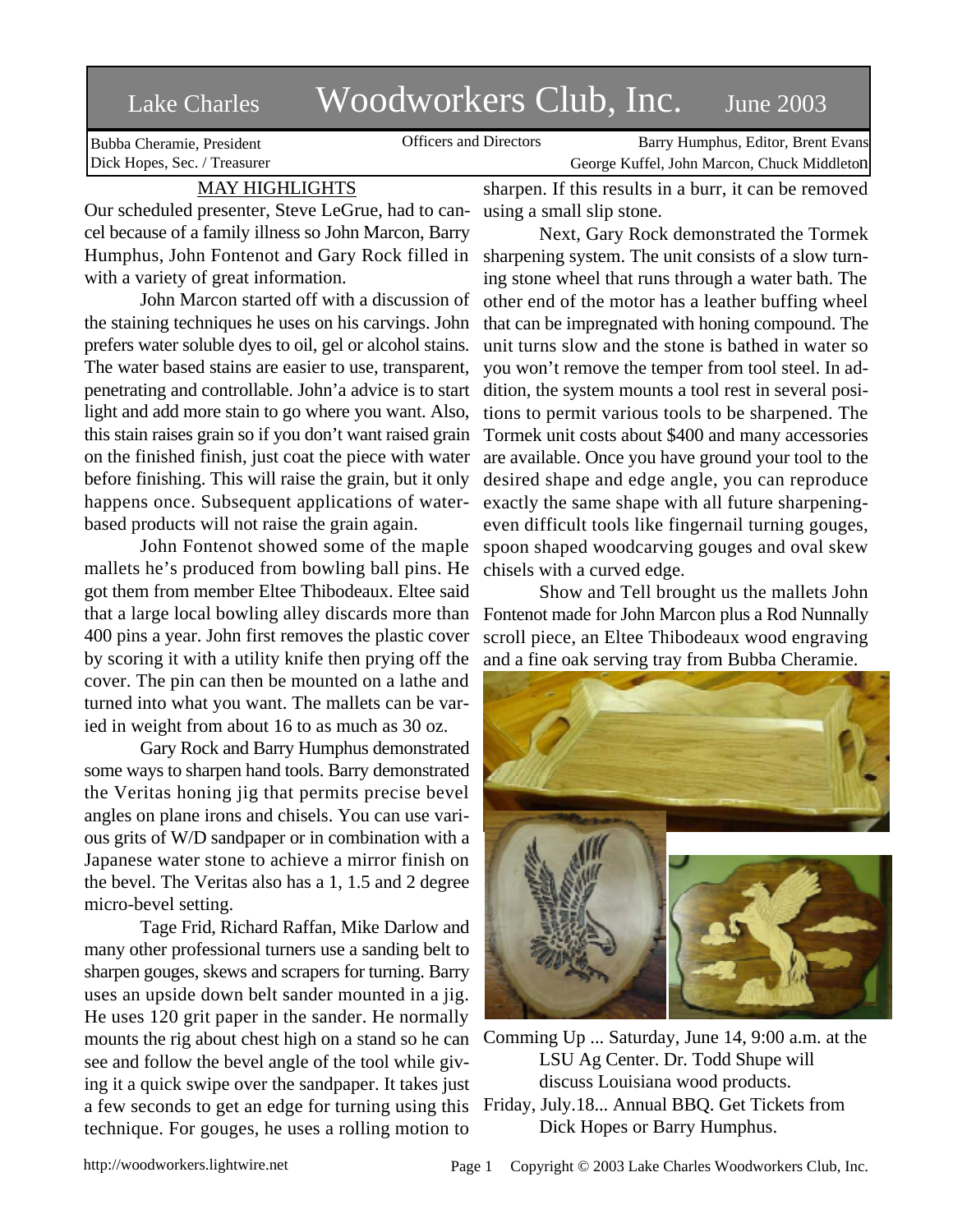## COMMON WOODWORKING GLUES

For centuries, glue has been used to join wood to wood without the need for mechanical reinforcement. But if you examine old furniture, you will discover that these early glues had distinct disadvantages—notably a tendency to break down due to the presence of moisture, allowing the joints to become loose. Today, woodworkers are able to select from a range of excellent adhesives with different properties, such as resistance to heat or moisture, slow drying, long pot life or fast setting, most of them capable of forming a bond so tough that the glue line is stronger than the surrounding wood fibers.

*Hide glues.* The traditional woodworker's glue is still made using animal skins and bone to provide the protein that gives this type of glue its adhesive quality. Hide glue was once the staple woodworking adhesive but today it is rarely used except for hand-laid veneers, where its thermo-plastic quality is especially advantageous.

Hide glue is usually supplied in the form of "pearls" or fine granules, ready for dissolving in water in a jacketed glue pot heated either by electricity or on a gas burner. A slower setting hide glue is also available which is liquid at room temperature, but this type of glue has a shelf life of little more than one year, after which it will not dry hard

Hide glues are nontoxic. They form a hard glue line that can be planed and sanded, and they can be re-softened with the application of heat or moisture—great if you are restoring furniture—though the susceptibility to heat and moisture sometimes leads to structural failure

*Hot-melt glues.* Hot-melt glue is sold in the form of cylindrical sticks for application using a special-purpose electrically heated "gun." This type of adhesive is convenient to use and sets within seconds which makes it ideal for constructing mockups and jigs. Different sticks are available for gluing materials other than wood.

Hot-melt glue is also made in thin sheets for veneering. The glue is laid between the veneer and groundwork, then activated by a household iron

*PVA adhesives*. Polyvinyl-acetate (PVA) ''white glue" is one of the cheapest and most convenient wood working adhesives on the market is an emulsion of PVA suspended in water that sets when the water evaporates or is absorbed into the wood.

An excellent general-purpose nontoxic wood glue, it has along shelf-life (1-2 years). The tough, semi-flexible glue line can creep, though usually only when a joint is subjected to stress over a prolonged period Standard white glue is not water-resistant, but there is a mostly waterproof exterior grade version

A slightly thicker, yellow aliphatic-resin PVA glue dries to a harder glue line that is resistant to heat and moisture. Unlike white glue, it sands well without clogging sandpaper. You ean also buy PVA glues modified to increase gap-filling capacity or to give a slower seting rate for large-scale assemblies.

*Urea-formaldehyde adhesives*. Urea-formaldehyde glue is an excellent water-resistant gap filling adhesive that cures

by chemical reaction. It can be obtained in a powdered form that once it has been mixed with water is applied to both mating surfaces.

Some urea-formaldehyde glues are made to he used in conjunction with a separate liquid catalyst or "hardener " The hardener is applied to one half of the joint and the powdered glue mixed with water is spread onto the other Clamp the work once the joint is closed.

*Resorcinol-resin glues*. Similar in many ways to ureaformaldehyde adhesive, resorcinol-resin glue is completely waterproof and weather resistant. It is a two-part glue comprising a resin and a separate hardener. Some manufacturers supply both the resin and hardener as liquids; other glues are supplied with one component in powdered form. In each case, the resin and hardener are mixed together before applying the glue to both surfaces of the joint. The cured adhesive forms a reddishbrown glue line that may be noticeable on pale colored woods. Setting time is accelerated by hot weather and the adhesive may not cure at all at temperatures much below 60°F. When handling the uncured glue, wear hand and eye protection and ventilate the workshop.

*Polyurathane glue*. Polyurethane glues are a relatively new product on the market. It is supplied as a one-part liquid and it dries hard and can be sanded plus has good gap-filling qualities. It forms a dark glue line so may not be suitable for light colored woods. It is moisture activated and foams during the curing process of 6 to 8 hours. Care must be taken to prevent it from expanding a joint because of the foaming quality during the cure. Care should also be taken to not get it on your hands as it is very difficult to remove from skin.

*Contact cements*. A contact cement is spread as a thin layer on both making surfaces. After the glue has set, the two components are brought together and the bond is instant. Modified versions allow the positions of the components to be adjusted until pressure is applied with a block of wood or a roller, causing the glue to bond. This type of adhesive is used extensively for gluing melamine laminates to kitchen counter tops but soft thixotropic (gel-like – I learned a new word this month!) versions are also used for applying wood veneers. Solvent based glues set quickly, but they are extremely flammable and emit unpleasant fumes. Use them in a well-ventilated workshop only. Water based contact cements are safer but take longer to dry.

*Epoxy-resin adhesives*. Epoxy adhesive is a synthetic two-part glue consisting of a resin and hardener normally mixed in equal proportions just before application The most common form of epoxy glue—sold in tubes*—*is a general purpose adhesive for joining diverse materials. As it is relatively thick, it is not really suitable for woodwork except for rub jointing. However, liquid versions of the adhesive are made for gluing wood. Epoxy glues cure by chemical reaction to form a very strong, insoluble, transparent glue line. Standard epoxy adhesive sets hard in a few hours, but fast-setting glues are also available. Wipe uncured glue from the surface of a workpiece, using a cloth dampened with rubbing alcohol. Note that epoxy glues may irritate sensitive skin, so wear protective gloves. *Barry Humphus*.